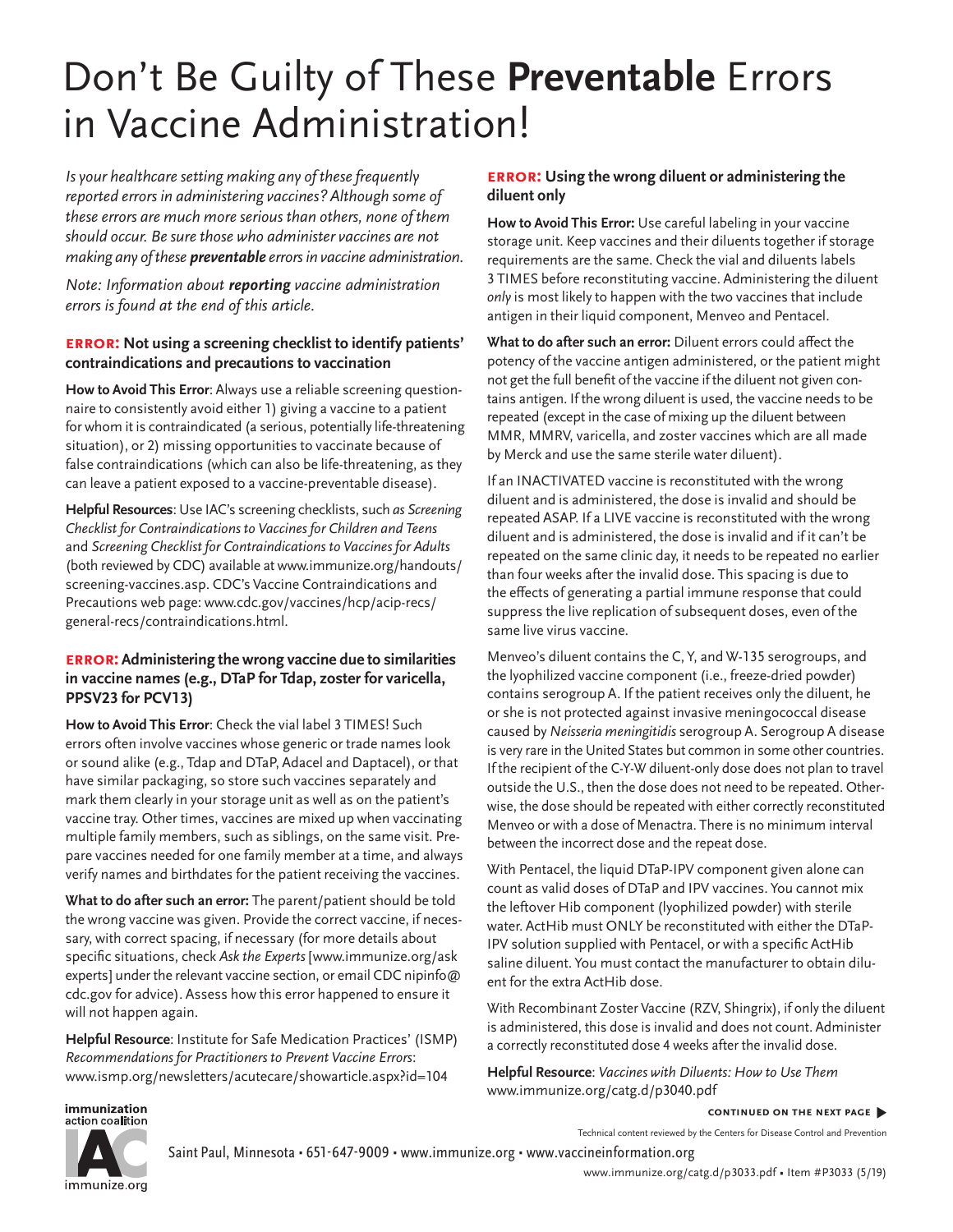#### **error: Administering a vaccine after the expiration date**

**How to Avoid This Error:** If a vaccine is even one day over its expiration date, it should not be used. Rotate stock in your storage unit (which means make sure your vaccine that expires soonest is the closest to the front and easiest to reach in your storage unit), and establish a regular schedule for checking your storage unit for expired vaccine.

**What to do after such an error**: If a dose of expired vaccine is inadvertently given, it should be repeated. If the expired dose is a live virus vaccine, you must wait at least 4 weeks after the expired dose was given before repeating it. If the error is detected the same day, a repeat dose can be administered that day. The repeat dose of an expired inactivated vaccine can be given on the same day or any other time. If you prefer, you can perform serologic testing to check for immunity for certain vaccinations (e.g., measles, rubella, hepatitis A, and tetanus), although this may be more expensive and may produce negative test results, and if so, revaccination would be indicated.

**Helpful Resources:** CDC's *Vaccine Storage and Handling Toolkit* (page 18): [www.cdc.gov/vaccines/hcp/admin/storage/toolkit/](http://www.cdc.gov/vaccines/hcp/admin/storage/toolkit/storage-handling-toolkit.pdf) [storage-handling-toolkit.pdf](http://www.cdc.gov/vaccines/hcp/admin/storage/toolkit/storage-handling-toolkit.pdf)

#### **error: Administering vaccine in the wrong site or by the wrong route**

**How to Avoid This Error:** In your vaccine preparation area, post reference materials that show the site and the route for each vaccine for each age group so that those who administer vaccines can easily verify the administration site and route for all vaccines and for all ages. Highlight or otherwise mark the route information on the package.

**What to do after such an error:** The deltoid muscle is the preferred site for intramuscular (IM) injection for children age 3 years and older and adults, although the anterolateral thigh can be used as a secondary choice. The anterolateral thigh is the site of choice for infants and toddlers un4der age 3 years; the deltoid is a secondary injection site for IM injections with toddlers if the muscle mass is adequate. For deltoid injections, care must be taken to avoid injection too high on the upper arm where injury to the shoulder could result (referred to as Shoulder Injury Related to Vaccine Administration, or SIRVA). Although the gluteus muscle is not a recommended site for vaccination, in general a dose given there can be considered valid. The exceptions to this general rule are hepatitis B, rabies and HPV vaccines, which should not be considered valid if administered in any site other than the deltoid or anterolateral thigh.

Although vaccines should always be given by the route recommended by the manufacturer, if a vaccine is given by the wrong route (subcutaneously (Subcut) instead of IM, or IM instead of Subcut), it doesn't need to be repeated with the following four exceptions:

hepatitis B, rabies, HPV, and inactivated influenza vaccine that is labeled for IM administration given by any route other than IM should not be counted as valid and should be repeated.

**Helpful Resources:** *Administering Vaccines: Dose, Route, Site, and Needle Size:* w[ww.immunize.org/catg.d/p3085.pdf](http://www.immunize.org/catg.d/p3085.pdf)

*Administering Vaccines to Adults: Dose, Route, Site, and Needle Size:*  [www.immunize.org/catg.d/p3084.pdf](http://www.immunize.org/catg.d/p3084.pdf)

*How to Administer Intramuscular and Subcutaneous Vaccine Injections:*  [www.immunize.org/catg.d/p2020.pdf](http://www.immunize.org/catg.d/p2020.pdf)

*How to Administer Intramuscular and Subcutaneous Vaccine Injections to Adults*: [www.immunize.org/catg.d/p2020a.pdf](http://www.immunize.org/catg.d/p2020a.pdf)

*How to Administer Intranasal and Oral Vaccinations:* [www.immunize.org/catg.d/p2021.pdf](http://www.immunize.org/catg.d/p2021.pdf)

ACIP's *General Best Practice Guidelines for Immunization* at [www.cdc.gov/vaccines/hcp/acip-recs/general-recs/downloads/](http://www.cdc.gov/vaccines/hcp/acip-recs/general-recs/downloads/general-recs.pdf) [general-recs.pdf](http://www.cdc.gov/vaccines/hcp/acip-recs/general-recs/downloads/general-recs.pdf) (pages 95–6)

*Ask the Experts*: [www.immunize.org/askexperts/administering](http://www.immunize.org/askexperts/administering-vaccines.asp#errors)[vaccines.asp#errors](http://www.immunize.org/askexperts/administering-vaccines.asp#errors).

#### **error: Giving a vaccine dose earlier than the recommended age or interval**

**How to Avoid This Error**: Know the minimum intervals for all vaccine series. Keep an easy-to-read immunization schedule handy for staff as well as the CDC table of minimum intervals. If you still aren't sure if a dose will be valid, check with your state immunization program *before* giving it. Attempt to locate old vaccination records by contacting previous healthcare providers and reviewing your state registry.

**What to do after such an error:** A dose administered 5 or more days earlier than the recommended *minimum interval* between doses is not valid and should be repeated. The repeat dose should be spaced after the INVALID dose by the recommended minimum interval.

Doses administered 5 or more days before the *minimum age* should be repeated on or after the patient reaches the minimum age. If the vaccine is a live vaccine, waiting at least 28 days from the invalid dose is recommended.

**Helpful Resources**: CDC's Recommended and Minimum Ages and Intervals Between Doses of Routinely Recommended Vaccines chart: [www.cdc.gov/vaccines/pubs/pinkbook/downloads/](http://www.cdc.gov/vaccines/pubs/pinkbook/downloads/appendices/A/age-interval-table.pdf) [appendices/A/age-interval-table.pdf](http://www.cdc.gov/vaccines/pubs/pinkbook/downloads/appendices/A/age-interval-table.pdf)

IAC's *Summary of Recommendations for Child/Teen Immunization:* [www.immunize.org/catg.d/p2010.pdf](http://www.immunize.org/catg.d/p2010.pdf)

IAC's *Summary of Recommendations for Adult Immunization*: [www.immunize.org/catg.d/p2011.pdf](http://www.immunize.org/catg.d/p2011.pdf)

Contact information for state immunization program managers: [www.immunize.org/coordinators](http://www.immunize.org/coordinators)

**continued on the next page** �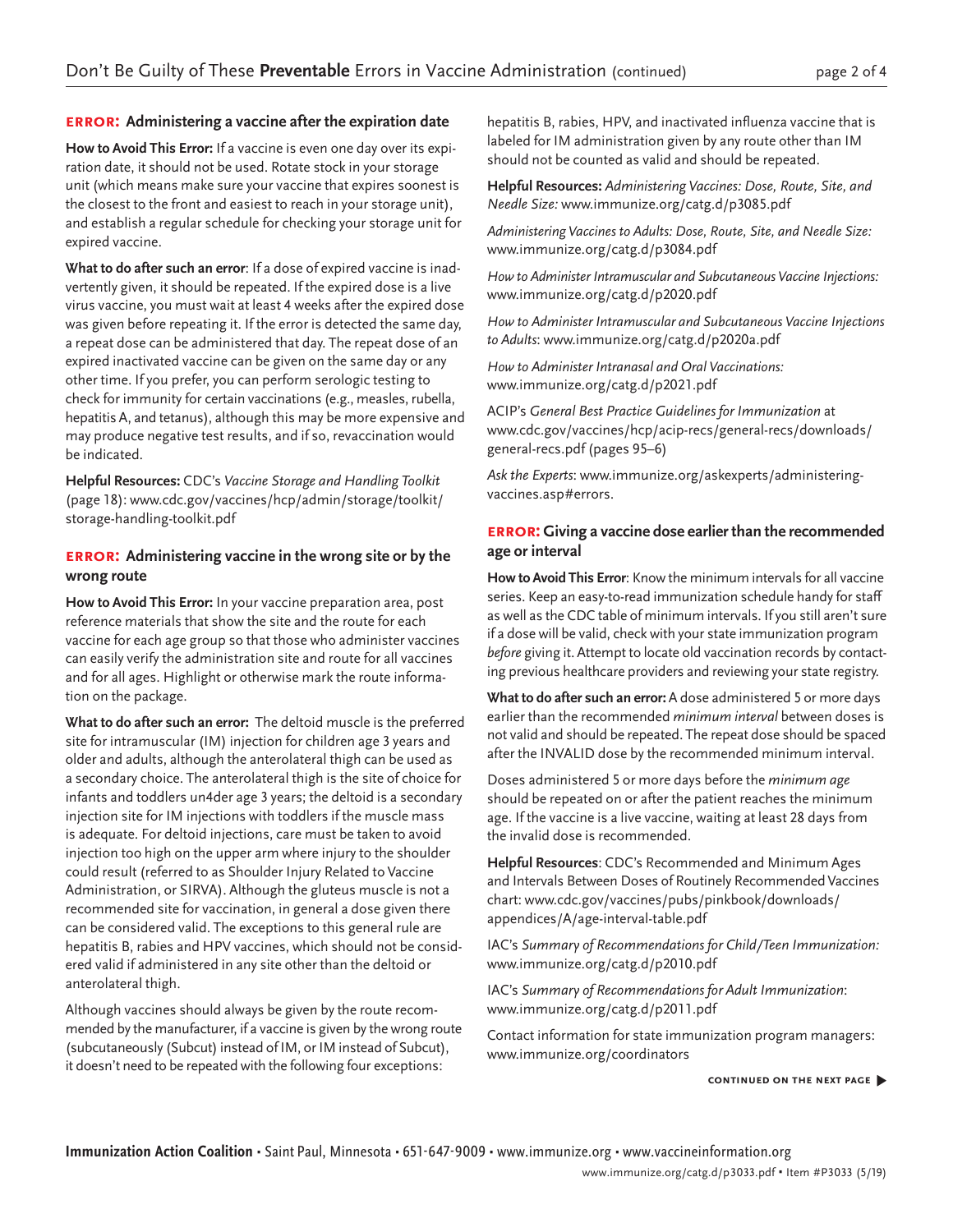#### **error: Giving two doses of live injectable or nasally administered vaccines too close together (leading to potential interference between these vaccines)**

**How to Avoid This Error**: Ask patients if they have received any recent vaccinations ("Have you (or has your child) received any vaccinations in the past 4 weeks?" is a question on IAC's screening checklist for contraindications). Check the person's record in your state registry.

**What to do after such an error:** If two live injectable or nasally administered virus vaccines are administered less than 4 weeks apart and not on the same day, the vaccine given second should be considered invalid and be repeated. The repeat dose should be administered at least 4 weeks after the INVALID dose.

Note: Oral vaccines (Ty21a typhoid vaccine, rotavirus and cholera) can be administered simultaneously or at any interval before or after other live vaccines (injectable or intranasal) if indicated. One pair that is an exception is TY21a and cholera. Cholera vaccine should be administered before TY21a vaccine, and 8 hours should separate cholera vaccine and the first dose of TY21a.

**Helpful Resources**: IAC's screening checklists: [www.immunize.](http://www.immunize.org/handouts/screening-vaccines.asp) [org/handouts/screening-vaccines.asp](http://www.immunize.org/handouts/screening-vaccines.asp)

CDC's "Pink Book" chapter on General Recommendations on Immunization:

[www.cdc.gov/vaccines/pubs/pinkbook/downloads/genrec.pdf](http://www.cdc.gov/vaccines/pubs/pinkbook/downloads/genrec.pdf)

#### **error: Giving the wrong dosage amount for the patient's age (e.g., influenza, hepatitis A, and hepatitis B vaccines)**

**How to Avoid This Error:** Check the vial label 3 TIMES to be certain you are administering the appropriate pediatric or adult product! Store vaccines with pediatric and adult dosages (certain influenza vaccine products, hepatitis A and B) on different shelves and clearly marked "pediatric" or "adult." Verify the patient's age and check against the vaccine's age indications in the package insert, on the VIS, or on a vaccine dosing schedule that includes such information.

#### **What to do after such an error:**

- If you gave LESS than a full age-appropriate dose of any vaccine, the dose is invalid. If the error is discovered while the patient is still in the office, you can give another pediatric dose (i.e., the other "half" dose). If the error is discovered after the person has left the office, then the patient should be revaccinated with a full age-appropriate dose as soon as feasible. Exceptions are if a patient sneezes after nasal spray vaccine or an infant regurgitates, spits, or vomits during or after receiving oral rotavirus vaccine.
- If you gave MORE than an age-appropriate dose of a vaccine (adult dose of a vaccine to child or 2 doses of the same vaccine (e.g., mistakenly administering MMRV and varicella at the same visit), count the dose as valid and notify the patient/parent

about the error. Using larger than recommended dosages can pose a risk because of excessive local or systemic concentrations of antigens or other vaccine constituents. The patient should receive subsequent doses in the series on schedule (that is, a larger-than-recommended dose does not negate the need for the remaining doses in the series).

• For Shingrix only: if less that a full dose is administered (e.g., needle slip, syringe malfunction) and the error is recognized on the same clinic day, the repeat dose can be administered immediately. If the error is identified after the day the partial dose was given, then wait 4 weeks and administer another full dose.

**Helpful Resources**: CDC's *Vaccine Storage and Handling Toolkit* (pages 21–23): [www.cdc.gov/vaccines/hcp/admin/storage/](http://www.cdc.gov/vaccines/hcp/admin/storage/toolkit/storage-handling-toolkit.pdf) [toolkit/storage-handling-toolkit.pdf](http://www.cdc.gov/vaccines/hcp/admin/storage/toolkit/storage-handling-toolkit.pdf)

IAC's *Hepatitis A and B Vaccines: Be sure your patient gets the correct dose!* [www.immunize.org/catg.d/p2081.pdf](http://www.immunize.org/catg.d/p2081.pdf)

IAC's Influenza Vaccine Products for the [current year] Influenza *Season:* [www.immunize.org/catg.d/p4072.pdf](http://www.immunize.org/catg.d/p4072.pdf)

#### **error: Giving both pneumococcal vaccines PPSV23 (Pneumovax) and PCV13 (Prevnar 13) on the same day**

**How to Avoid This Error**: Almost all vaccines used in the United States may be given simultaneously (not in the same syringe), but pneumococcal vaccines are an exception. PCV13 and PPSV23 should not be given at the same visit. For adults age 19–64 who are receiving both vaccines due to a high-risk immunosuppressive condition, PCV13 should be given first followed by PPSV23 at least 8 weeks later. If PPSV23 has already been given, wait 8 weeks (for a child) or 1 year (for an adult age 19 years or older) before giving PCV13 to avoid interference between the two vaccines. For adults age 65 and older who are receiving both PCV13 and PPSV23 as part of the routine recommendation, PCV13 should be given first followed by PPSV23 one year later.

• **What to do after such an error:** ACIP has not spelled out what to do when doses of PCV13 and PPSV23 are given non-simultaneously without the recommended minimum interval between them, but CDC subject matter experts have said that in such a case, the dose given second does not need to be repeated. This is an exception to the usual procedure for a minimum interval violation.

**Helpful Resources:** *Pneumococcal Vaccine Timing*: [eziz.org/assets/docs/IMM-1152.pdf](http://eziz.org/assets/docs/IMM-1152.pdf)

*Pneumococcal Vaccination Recommendations for Children and Adults by Age and/or Risk Factor*: [www.immunize.org/catg.d/p2019.pdf](http://www.immunize.org/catg.d/p2019.pdf)

IAC's *Summary of Recommendations for Child/Teen Immunization*: [www.immunize.org/catg.d/p2010.pdf](http://www.immunize.org/catg.d/p2010.pdf)

IAC's *Summary of Recommendations for Adult Immunization*: [www.immunize.org/catg.d/p2011.pdf](http://www.immunize.org/catg.d/p2011.pdf)

#### **continued on the next page** �